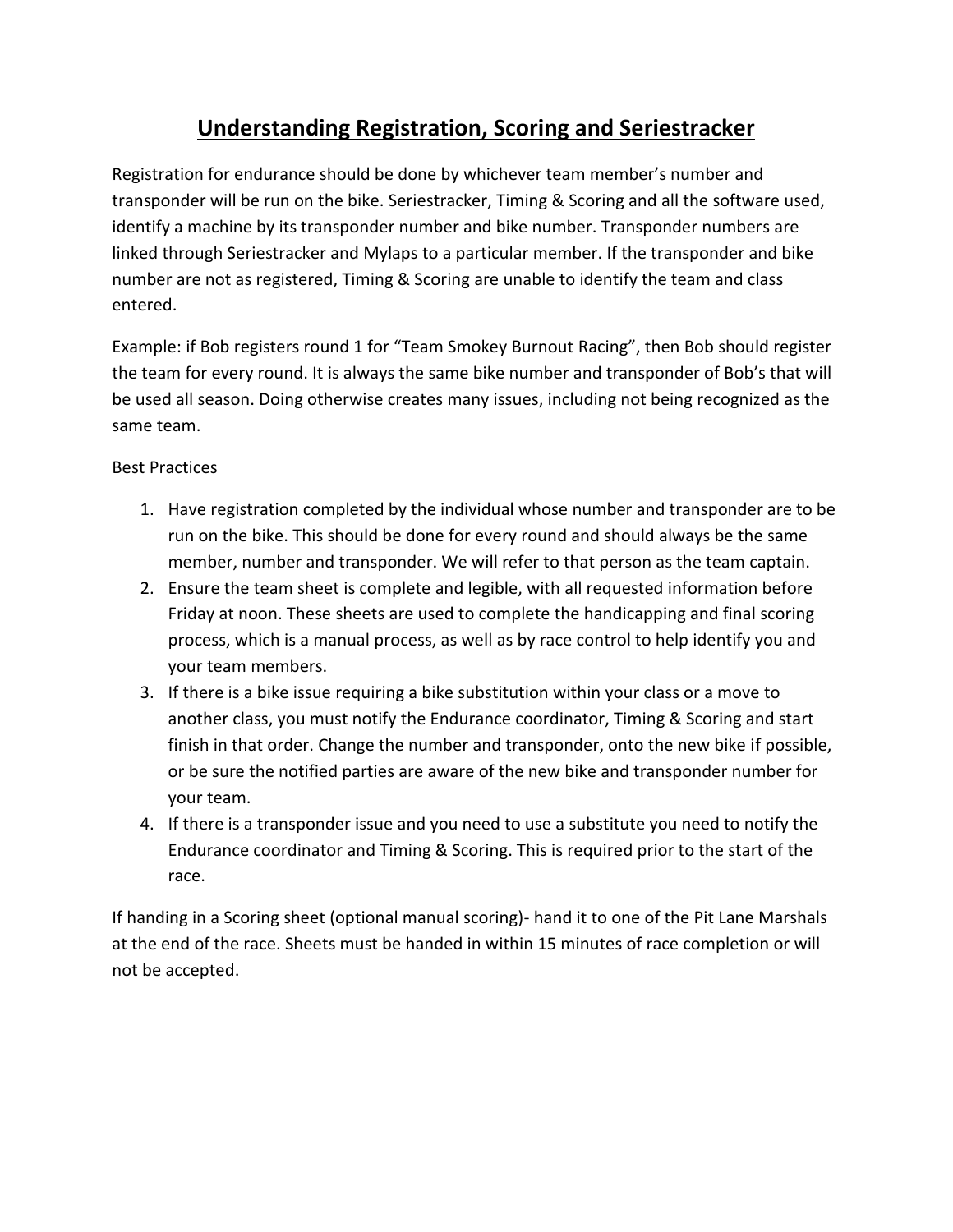## **VRRA Endurance Key Point Summary**

Refer to the rule book for detailed explanations. Some procedures are established best practice and may not be specifically addressed in the rule book or are at the discretion of the endurance coordinator

Complete and leave team info sheet with registration

Manual score sheets are still encouraged, but are no longer the source of team info.

Fire Extinguisher – Minimum 5 pounds, no sharing, pointed at machine during re-fuelling

Fuelling – Bike off, rider off, bike on stand and no funnel

Fuel container – max container size over the wall 10 litres

Pit speed is a slow jog

Oil check at pit in and chin strap check at pit out

Maximum riding time is 1 hour plus 2-laps, red flag time does not count towards the hour

No limit to riders or number of pit stops

No working on bikes including fuelling during red flags, until first call - tire warmers allowed.

Post red flag re-starts will be gridded the same as the original start grid

Crashed bikes capable of returning to the pits are done so at the responsibility of the rider. Bike must re-tech and the rider must clear medical before returning to competition

Red Flag – controlled safe stop at the next marshal station and await further instruction

Waving Black Flag all stations – reduce speed and proceed with caution to the pits

Black Flag with your number or pointed at you by marshal– Safely reduce speed, pull of line and shoulder check for leaks or smoke. Return to pits if can be done so safely or park bike in a nonimpact zone